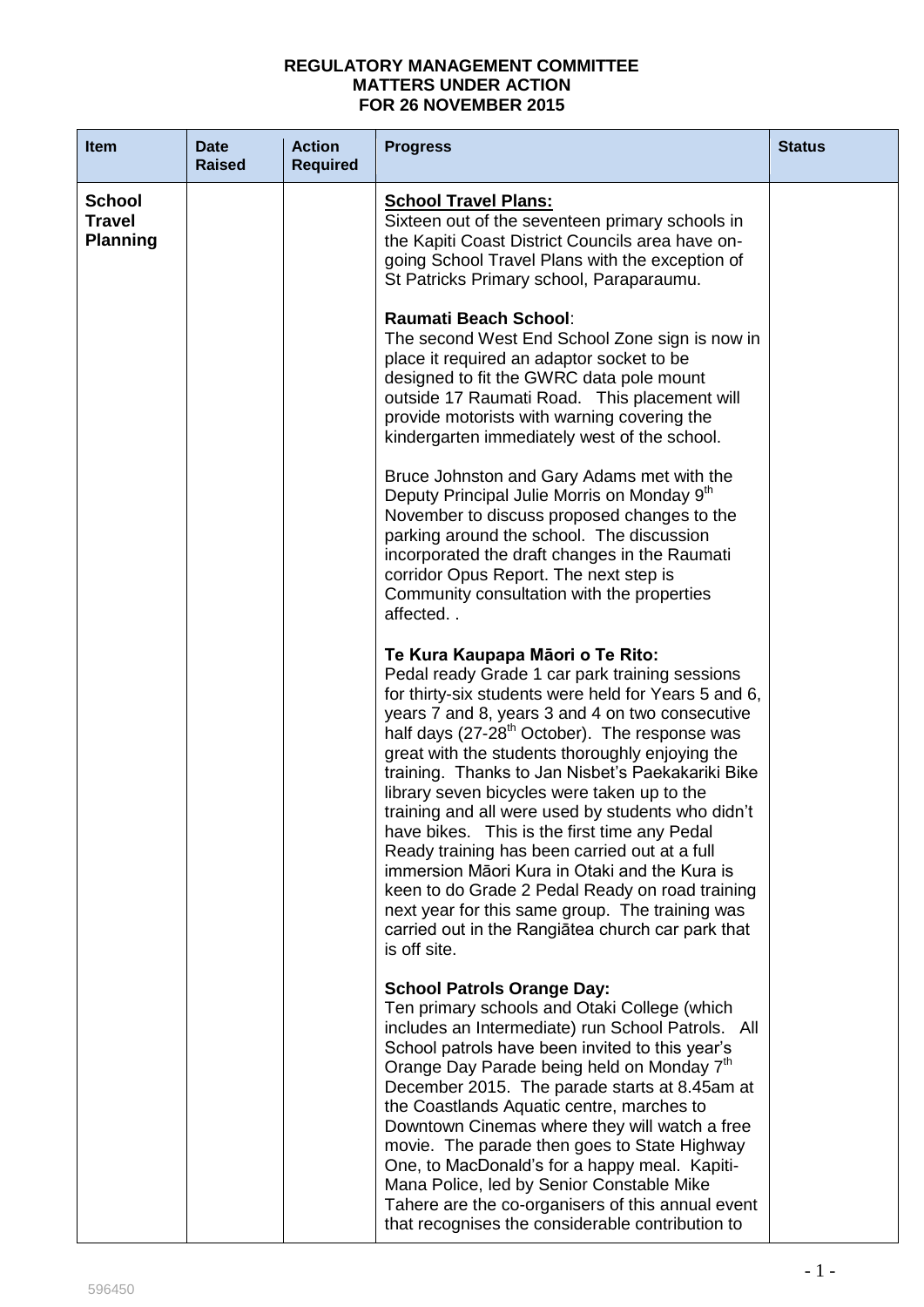| <b>Item</b>           | Date<br><b>Raised</b> | <b>Action</b><br><b>Required</b> | <b>Progress</b>                                                                                                                                                                                                                                                                                                                                                                                      | <b>Status</b> |
|-----------------------|-----------------------|----------------------------------|------------------------------------------------------------------------------------------------------------------------------------------------------------------------------------------------------------------------------------------------------------------------------------------------------------------------------------------------------------------------------------------------------|---------------|
|                       |                       |                                  | the safety of students and parents alike around<br>schools each year.<br>The Mayor Ross Church is speaking to the school<br>patroller's and is bringing one of his classic cars<br>along that has proved very popular with the<br>students previously.<br><b>Pedestrian crossings:</b><br>The general public on the Kapiti Coast don't                                                               |               |
|                       |                       |                                  | seem sure about the correct rules or driver and<br>pedestrian's responsibilities on Pedestrian<br>Crossings.<br>Road rules for Pedestrian Crossing, both with and                                                                                                                                                                                                                                    |               |
|                       |                       |                                  | without a centre refuges, are being advertised in<br>both local newspapers with half page<br>advertisements.                                                                                                                                                                                                                                                                                         |               |
| Road<br><b>Safety</b> |                       |                                  | <b>Driving with confidence courses</b><br>The last Driving with confidence course for 2015<br>is being held at the Paraparaumu Community<br>centre on Thursday 17 <sup>th</sup> December with a Xmas<br>theme of keeping safe on our roads over the<br>festive season. These courses take a break over<br>Christmas and recommence in February 2016.                                                 | Ongoing       |
|                       |                       |                                  | <b>Child Restraints</b>                                                                                                                                                                                                                                                                                                                                                                              |               |
|                       |                       |                                  | Flyers were handed out at the checkpoints for<br>parents, grandparents and caregivers (requiring<br>Anchor bolts to extension straps to be fitted) to<br>come to the Kapiti Plunket rooms in Amohia<br>Street, Paraparaumu on the following Wednesday<br>30 <sup>th</sup> September between 9am and 1pm to have<br>them fitted free.                                                                 | Update        |
|                       |                       |                                  | A total of 34 anchor bolts were fitted, 13 on the<br>day and a further 21 vouchers were given for<br>people to make an appointment with the Garage<br>to have bolts fitted. Five 300mm extension<br>straps were also fitted to motor vehicles to secure<br>tether straps that were not long enough.                                                                                                  |               |
|                       |                       |                                  | The Kapiti Plunket child car seat hire and sales<br>closed on Friday 23 <sup>rd</sup> October 2015. Both<br>Shelley Marshall, Amber Searle and Megan<br>Bishop from Kapiti Plunket have received letters<br>of thanks from the Chair of the Regulatory<br>Management Committee Councillor Dianne<br>Amundsen for their dedication to child and infant<br>safety over the last $15\frac{1}{2}$ years. |               |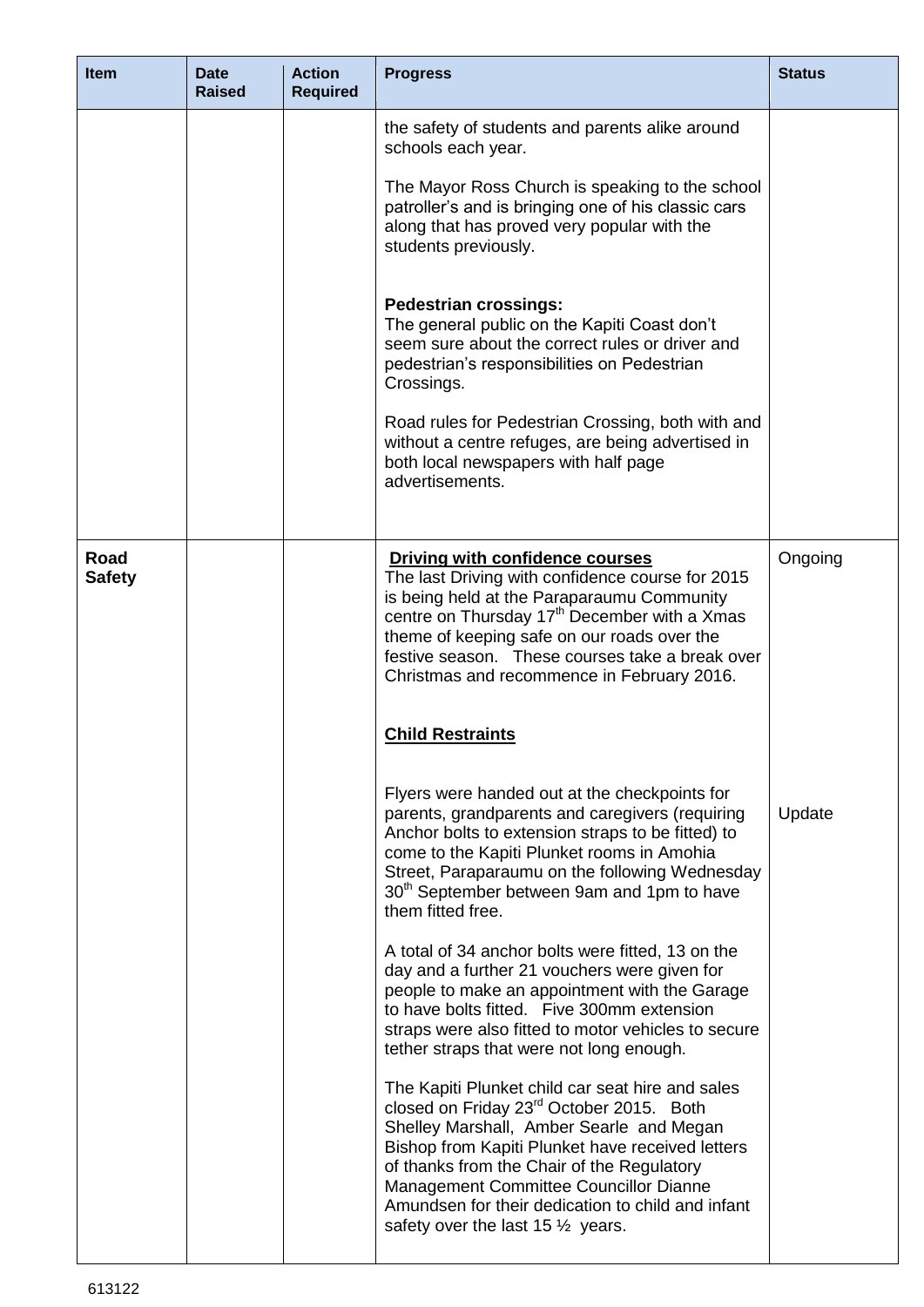| <b>Item</b>                        | <b>Date</b><br><b>Raised</b> | <b>Action</b><br><b>Required</b> | <b>Progress</b>                                                                                                                                                                                                                                                                                                                                                                                                                                                                                                                                                                                                                                                                                                                                                                                                                                                                                                                                          | <b>Status</b> |
|------------------------------------|------------------------------|----------------------------------|----------------------------------------------------------------------------------------------------------------------------------------------------------------------------------------------------------------------------------------------------------------------------------------------------------------------------------------------------------------------------------------------------------------------------------------------------------------------------------------------------------------------------------------------------------------------------------------------------------------------------------------------------------------------------------------------------------------------------------------------------------------------------------------------------------------------------------------------------------------------------------------------------------------------------------------------------------|---------------|
|                                    |                              |                                  | <b>Motorcycle Education Safety Stop:</b><br>A combined initiative between the Kapiti Coast<br>District Council and the Porirua City Council is<br>scheduled to be held on Sunday 29 <sup>th</sup> November<br>between 10am and 1pm at the Paekakariki Hill<br>Road summit car park surveying all motorcyclists<br>riding on the Paekakariki Hill Road.                                                                                                                                                                                                                                                                                                                                                                                                                                                                                                                                                                                                   |               |
|                                    |                              |                                  | ACC have recently appointed two new Motorcycle<br>training providers to deliver the ACC sponsored<br>Ride Forever programme in the Wellington area<br>to accommodate the increased targeted numbers.                                                                                                                                                                                                                                                                                                                                                                                                                                                                                                                                                                                                                                                                                                                                                     | Update        |
| <b>Resource</b><br><b>Consents</b> |                              |                                  | <b>Objections</b>                                                                                                                                                                                                                                                                                                                                                                                                                                                                                                                                                                                                                                                                                                                                                                                                                                                                                                                                        |               |
|                                    |                              |                                  | Ryman Healthcare - 112 Parata Street,<br>Waikanae<br>An Objection has been lodged against the<br>requirement for the payment of Reserves<br>Contribution for a Unit Title Subdivision of the<br><b>Charles Fleming Retirement Village. Discussions</b><br>are underway with the developer's consultant with<br>the aim of arranging a suitable date for a hearing.<br>Council's reference is RM140044.<br>The last correspondence from Council to the<br>Objector is dated 24 December 2014 seeking<br>confirmation as to whether they wish to proceed<br>to a hearing. There is no record of a response<br>and consequently officers propose to remove this<br>item from this report for the time being.                                                                                                                                                                                                                                                | Ongoing       |
|                                    |                              |                                  | <b>Takahe Farms Trust Kaitawa and Waihoanga</b><br>Roads, Otaki<br>An objection was received on 28 October 2014<br>against the imposition of several conditions of<br>consent related primarily to engineering<br>construction and servicing requirements and to<br>the protection of ecological site E17 for this 4 Lot<br>Rural subdivision proposal. Due to availability of<br>the applicant, a hearing was arranged for 29 June<br>and a decision was released on 21 July 2015.<br>Council's reference is RM130134.<br>Staff received a notice of appeal against this<br>decision and had instructed solicitors to defend<br>the decision on the objection. No date has been<br>set for a hearing in the Environment Court but<br>mediation commenced on 14 October 2015 and a<br>settlement was reached in which minor<br>amendments to the consent conditions were<br>agreed upon. That agreement has been signed<br>off by the Environment Court. | Completed     |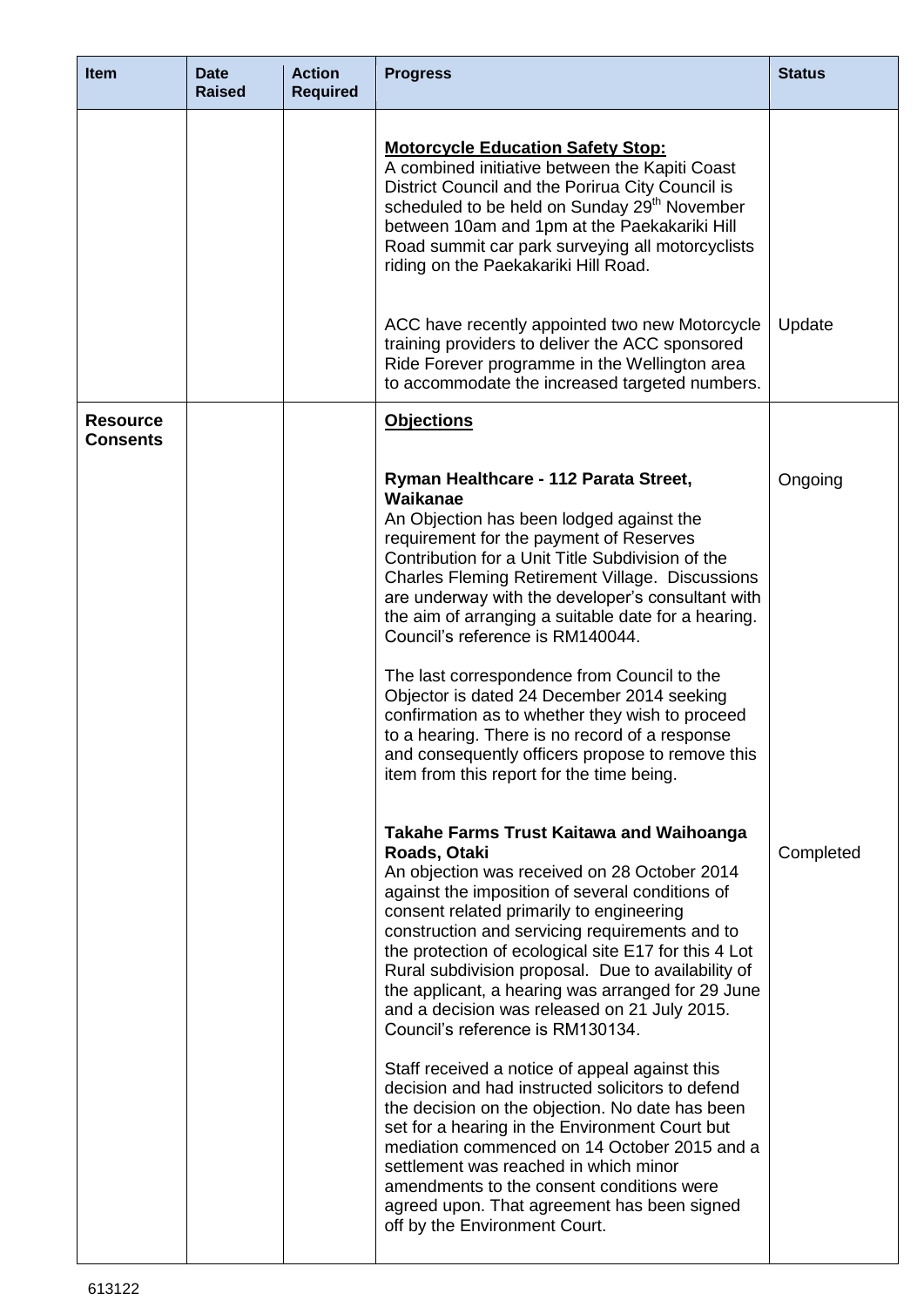| <b>Item</b> | <b>Date</b><br><b>Raised</b> | <b>Action</b><br><b>Required</b> | <b>Progress</b>                                                                                                                                                                                                                                                                                                                                            | <b>Status</b> |
|-------------|------------------------------|----------------------------------|------------------------------------------------------------------------------------------------------------------------------------------------------------------------------------------------------------------------------------------------------------------------------------------------------------------------------------------------------------|---------------|
|             |                              |                                  | <b>Early Childhood Centre</b><br>An appeal to the Environment Court has been<br>received by the submitter against the granting of<br>this consent.                                                                                                                                                                                                         | Ongoing       |
|             |                              |                                  | The Court has ordered mediation to occur<br>between parties. This took place on Tuesday 23<br>June 2015 when the parties agreed to settle but<br>they have subsequently failed to ratify that<br>agreement. The matter is now set down for a<br>hearing in the Environment Court on 7 December<br>2015.                                                    |               |
|             |                              |                                  | <b>Stand Childrens Services (RM150163)</b><br>Council has received an objection to a decision to<br>decline an application for a Certificate of<br>Compliance to conduct their operations at 132<br>Milne Drive. The Council has 20 working days to<br>consider the objection and must determine<br>whether to uphold or overturn the officers<br>decision | <b>New</b>    |
|             |                              |                                  | <b>Notified Applications</b>                                                                                                                                                                                                                                                                                                                               |               |
|             | 06<br>November<br>2015       |                                  | <b>Winstone Aggregates Quarry Extention, Otaki.</b><br>This is an application to extract gravel from land<br>on the north back of the Otaki river upstream of<br>SH1 including vegetation removal and restoration<br>after operations are complete.                                                                                                        | <b>New</b>    |
|             |                              |                                  | The application was publicly notified on 28<br>October with submissions closing on 25<br>November.                                                                                                                                                                                                                                                         |               |
|             | 06<br>November<br>2015       |                                  | Application for a two storey extension to a<br>dwelling at 71 Rosetta Road.<br>The applicant has requested that this application<br>be processed on a limited notified basis as they<br>have not been able to obtain the written consent<br>of potentially affected persons. A notification date<br>at the time of writing has not yet been<br>determined. | <b>New</b>    |
|             | 28<br>October<br>2015        |                                  | Notice of Requirement to Alter the M2PP<br><b>Expressway Designation at the Peka Peka</b><br>intersection.<br>The NZTA have lodged an application to modify<br>the configuration of the Peka Peka intersection<br>ramps.                                                                                                                                   | Closed        |
|             |                              |                                  | The application was publicly notified on a limited<br>basis. Submissions closed on 17 August and one<br>submission was received.                                                                                                                                                                                                                           |               |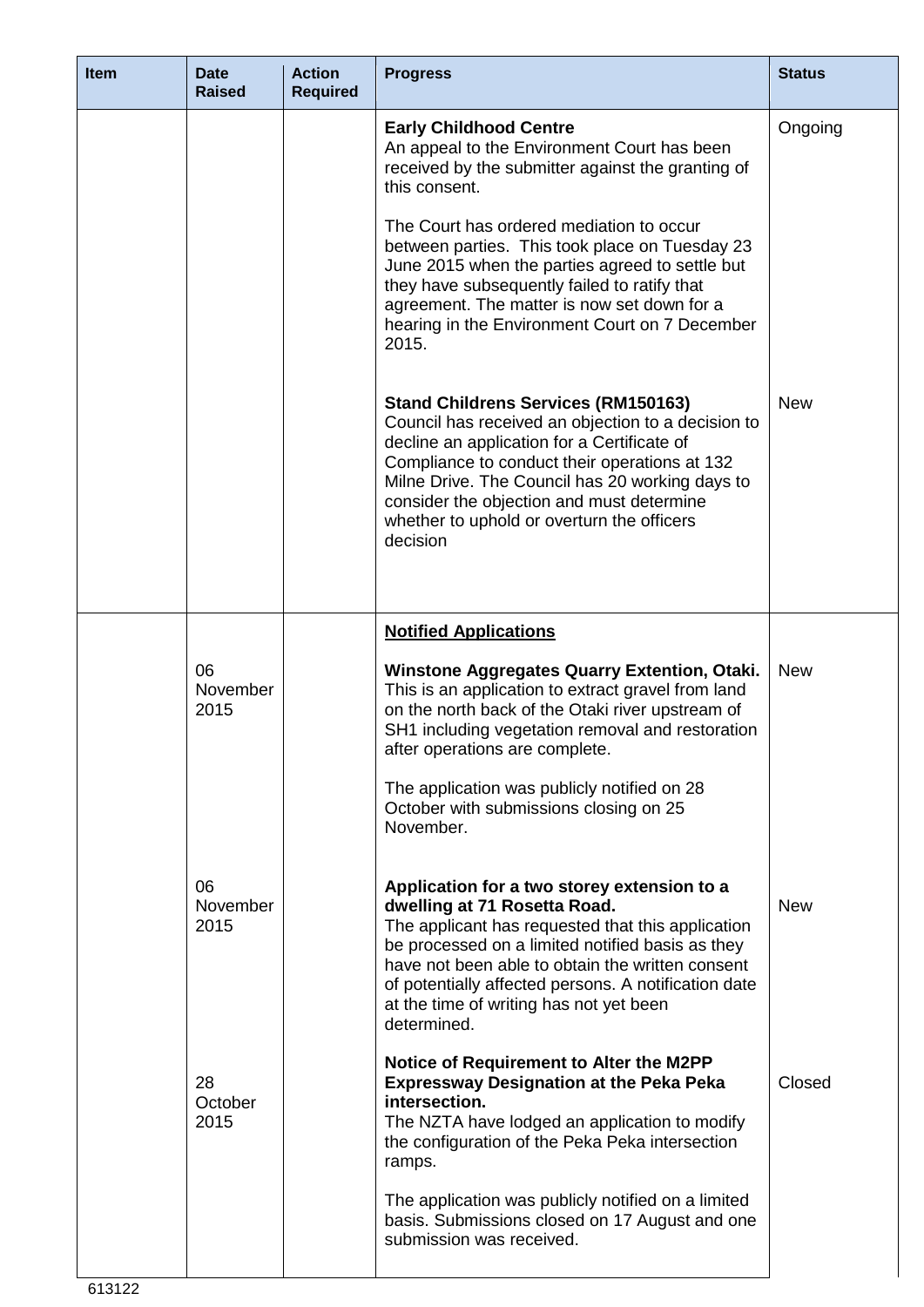| <b>Item</b> | <b>Date</b><br><b>Raised</b> | <b>Action</b><br><b>Required</b> | <b>Progress</b>                                                                                                                                                                                                                                                                                                                                                                                                                                                                                                                                                                                                                                                                                                                                                                                                                                                                                          | <b>Status</b> |
|-------------|------------------------------|----------------------------------|----------------------------------------------------------------------------------------------------------------------------------------------------------------------------------------------------------------------------------------------------------------------------------------------------------------------------------------------------------------------------------------------------------------------------------------------------------------------------------------------------------------------------------------------------------------------------------------------------------------------------------------------------------------------------------------------------------------------------------------------------------------------------------------------------------------------------------------------------------------------------------------------------------|---------------|
|             |                              |                                  | As the submitter did not wish to be heard the<br>decision was issued on the papers by an<br>independent commissioner. The Councils<br>recommendation that the notice of requirement<br>be confirmed has been accepted by the requiring<br>authority. No appeals were received.                                                                                                                                                                                                                                                                                                                                                                                                                                                                                                                                                                                                                           |               |
|             |                              |                                  | Kāpiti Island Nature Tours ('KINT')<br>The applicant has been advised that:<br>If they wish to proceed with the KINT activity<br>$\bullet$<br>at the same scale as existing, then the<br>application will need to be processed on a<br>limited notified basis to landowners and<br>occupiers of Kāpiti Island and iwi (or on a<br>non-notified basis if they are able to obtain<br>the written approvals of these parties).<br>If they wish to proceed with the application for<br>$\bullet$<br>the KINT activity at an increased scale then<br>the application will need to be processed on a<br>publicly notified basis.<br>Subsequently, the applicant has confirmed they<br>wish to proceed with the activity at a similar scale<br>as existing and have now provided the required<br>information to proceed. It is likely that the<br>application will be processed on a limited notified<br>basis. | Ongoing       |
|             |                              |                                  | <b>APN Billboard</b><br>The first application was withdrawn and a new<br>application lodged. That application has also<br>been placed on hold at the request of the<br>applicant following notice that public notification<br>would be required.<br>The applicant has recently confirmed that the<br>application should remain on hold while they<br>consider their options. This update will be<br>removed from this report until the application<br>becomes live again.                                                                                                                                                                                                                                                                                                                                                                                                                                | Closed        |
|             | 26 Aug<br>2015               |                                  | Retreat centre at 150 Rangiuru Road, Otaki<br>This application was limited notified on 8 July and<br>closed 5 August. Two submissions were<br>received. Officers arranged a pre hearing meeting<br>which took place on 23 August to determine if the<br>concerns can be resolved without a hearing or if<br>the issues can be narrowed down for that<br>purpose. The application is on hold at the request<br>of the applicant to progress that discussion.                                                                                                                                                                                                                                                                                                                                                                                                                                              | Ongoing       |
|             | 26 Aug<br>2015               |                                  |                                                                                                                                                                                                                                                                                                                                                                                                                                                                                                                                                                                                                                                                                                                                                                                                                                                                                                          |               |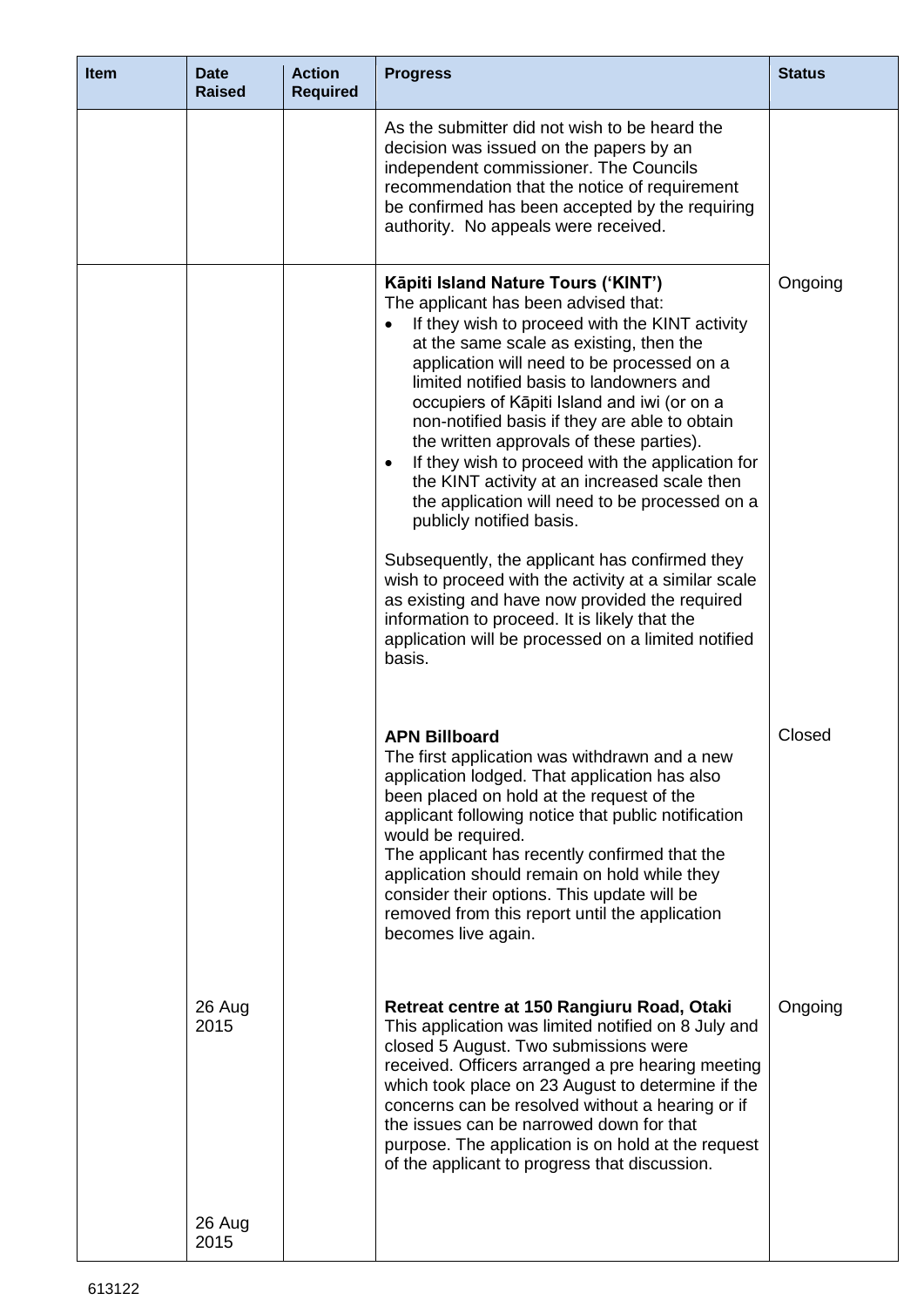| <b>Item</b> | <b>Date</b><br><b>Raised</b> | <b>Action</b><br><b>Required</b> | <b>Progress</b>                                                                                                                                                                                                                                                                                                                                                                                                            | <b>Status</b> |
|-------------|------------------------------|----------------------------------|----------------------------------------------------------------------------------------------------------------------------------------------------------------------------------------------------------------------------------------------------------------------------------------------------------------------------------------------------------------------------------------------------------------------------|---------------|
|             |                              |                                  | <b>Medical Centre at 41-43 Te Moana Road</b><br>This application was limited notified on 31 July<br>and the closing date for submissions is 28<br>August. In all, seven submissions were received<br>from eight persons. The applicant requested that<br>an independent commissioner be appointed for<br>the hearing.<br>The hearing took place on 5/6 November and the                                                    | Ongoing       |
|             |                              |                                  | Commissioner has retired to consider a decision.                                                                                                                                                                                                                                                                                                                                                                           |               |
|             | 26 Aug<br>2015               |                                  | <b>Wellington Catholic Homes Trust, Develop a</b><br>21 unit retirement village at 10 Sylvan Avenue,<br>Waikanae<br>This application was limited notified on 31 July<br>and submissions closed on 28 August. One<br>submission was received and discussions are<br>taking place between the applicant and submitter.<br>Those discussions continue and appear likely to<br>lead to agreement between the parties.          | Ongoing       |
|             |                              |                                  | Far Fetched Ltd. Construct & operate three<br>visitor accommodation units. Sims Road Te<br>Horo. (RM150075)<br>This application was limited notified on 11 August<br>and the submission period closed on 8<br>September.<br>One submission was received and the application<br>is currently on hold at the applicant's request.                                                                                            | Ongoing       |
|             | 12 Oct<br>2015               |                                  | Kapiti Yoga (RM 150162)<br>Application has been received to establish a yoga<br>Centre at 13 Tieko Street. The application has<br>been notified for submissions the closing date<br>being 13 October 2015. Three submissions had<br>been received at the time of writing.                                                                                                                                                  | Closed        |
|             | 12 Oct<br>2015               |                                  | The applicant has now withdrawn this application.<br>Guest House (RM 150116)<br>Application has been received to build a one<br>bedroom guest house at 111 Field Way,<br>Waikanae. The application was notified to one<br>adjoining party and the closing date for<br>submissions was 23 October 2015.<br>One submission in opposition was received and<br>officers are now arranging for a hearing on 8<br>December 2015. | Ongoing       |